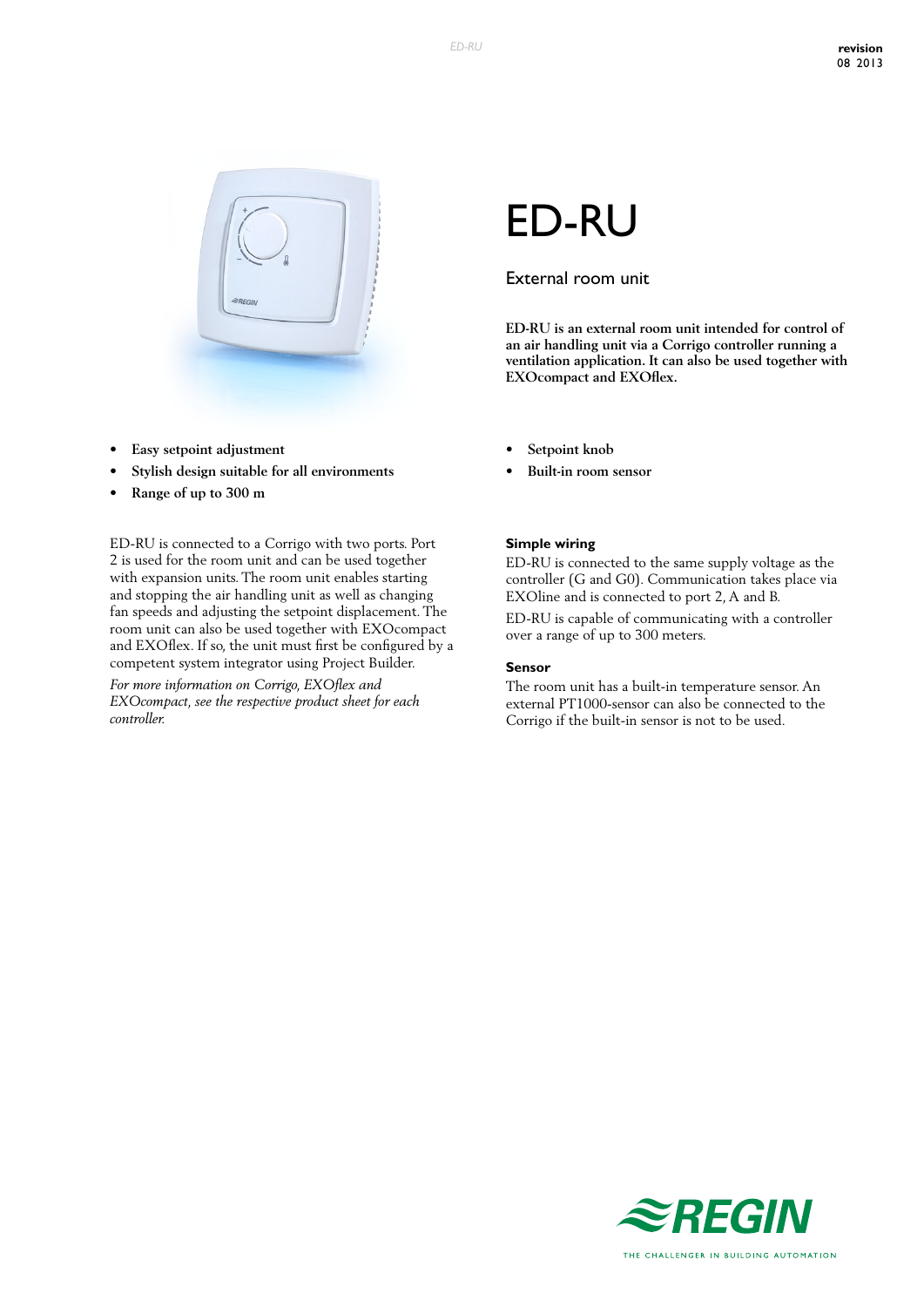### **Handling**

ED-RU has a simple, intuitive design consisting of only a setpoint knob.



#### **The setpoint knob**

The maximum permissable adjustment of the setpoint can be configured using the software E tool© (factory setting  $\pm$  3°C).

Depending on the control mode of the Corrigo, the setpoint knob will adjust the actual setpoint. In control mode constant supply air control, the supply air setpoint will be adjusted. In room cascade, the room setpoint will be adjusted. If the control mode is extract air cascade, the extract air setpoint will be adjusted.

### **Simple configuration using E tool©**



E tool© is a PC-based program that makes it possible to configure and supervise the settings of a controller via a comprehensive user interface.

E tool© can be used to configure the following options for ED-RU:

- Configurable setpoint adjustment (min./max.)
- View/apply setpoint adjustment

The options "Temperature to show in ED-RUD" and "Button On/Off function" are only valid for model ED-RU-D... room units (with display).

E tool© can be downloaded free of charge from Regin's website www.regin.se.